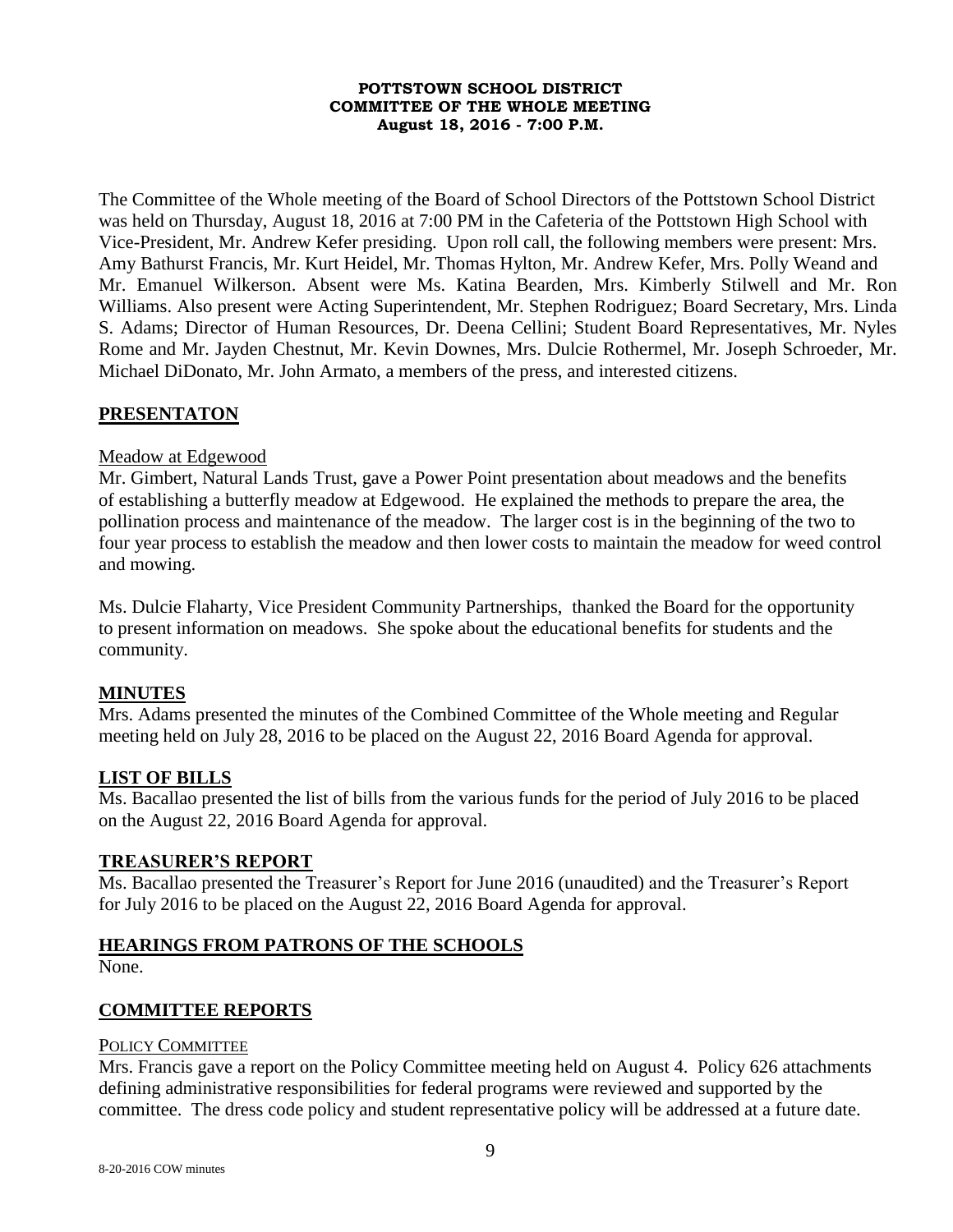These policies require more time to review and formulate. It was the general consensus of the committee to direct Mr. Hylton's proposed ad hoc committee to the Curriculum and Technology Committee. The procedure for students not picked up after school was discussed by the committee. The committee is comfortable with the current procedures.

Mr. Kalis stated the Foundation for Pottstown Education is interested in meeting with school board representatives regarding the proposed residency initiative. The Foundation's Executive Committee was receptive to the concept and is interested in working with the Policy Committee to clarify the parameters and participation requirements for administering the program. Mrs. Francis and Mr. Kalis will coordinate a September meeting date for the purpose of further discussion.

## COMMUNITY RELATIONS COMMITTEE

Mr. Wilkerson gave a report on the Community Relations Committee meeting held on August 4. Committee members were in favor of participating in National Night Out as part of a Community Outreach. The Pottstown Talks program provided great feedback for the committee's community outreach initiative. The committee will determine what events to include in the district calendar of events that will be distributed bi-monthly. A proposal to conduct a communications audit was reviewed by the committee and the general consensus was to discuss at the next meeting. The NFL grant for the Save the Lights fundraiser is completed. The committee continues to look at brainstorming ideas.

### STUDENT BOARD REPRESENTATIVE

Mr. Rome reported on plans being made to hold a bon fire event. More details to follow.

# CURRICULUM/TECHNOLOGY COMMITTEE

Mrs. Weand gave a report on the Curriculum and Technology Committee meeting held on August 4. The committee reviewed Technology's updated summer task report. Information on the new teacher induction and wellness updates were also reviewed by the committee. The committee discussed Mr. Hylton's proposed ad hoc committee for de-emphasizing PSSA testing and allowing more flexibility for teaching curriculum. It was determined that the committee would begin reviewing the curriculum and test scores to determine what can be improved. No action is to be taken at this time regarding forming an ad hoc committee.

# FACILITIES COMMITTEE

Mr. Heidel gave a report on the Facilities Committee meeting held on August 11. The committee received updates on the summer projects. All projects will be completed by the start of school with the exception of flashing associated with the masonry work. The playground equipment installation at Barth, Franklin and Rupert has started and is expected to be completed by the start of school. Lincoln's equipment is scheduled to take place next year due to additional work to make the play area ADA compliant. Engineers provided an estimated cost to renovate the Franklin Street Field at approximately \$332,280. Funding for this project would be supported by: 1) \$150,000 earmarked in the Capital Reserve budget of 2016-2017; the remaining funds could be funded through contingency money in the budget and other funding streams that are being looked into. A motion by the Board would be needed in September to start the engineering process in anticipation of having a renovated playing field for Fall of 2017.

# JOINT FINANCE/PERSONNEL COMMITTEE

Mr. Kefer gave a report on the August 11 Joint Personnel and Finance Committee meeting. The committee reviewed the personnel items as presented on tonight's agenda including consent items for contracts, athletic program ticket prices, school physician/dentist rates, PSD worker's compensation medical providers, school resource officer resolution, the appointment of the district solicitor for the next two years, Plan Con K documents, the district's amended 403(b) adoption agreement, district sponsored co-curricular activities and the recommended school attendance officers. All items are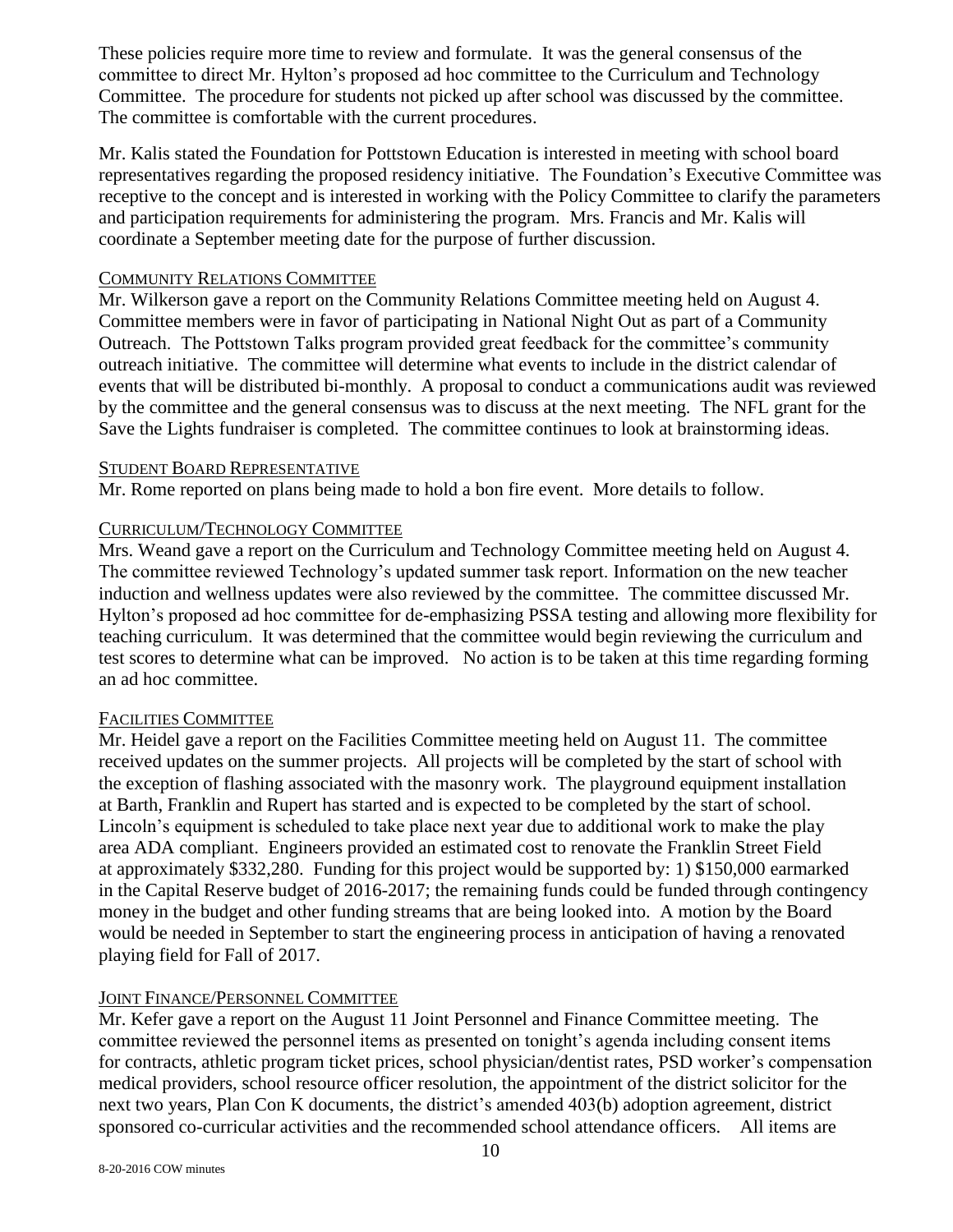recommended to be placed on the August 22, 2016 Board Agenda for approval. The committee discussed the appraisal summary for the Annex Building and determined no action should be taken at this time. The potential to sell the building could be revisited at a future dated when the real estate market has improved.

### BOROUGH LIAISON REPRESENTATIVE

Mr. Heidel gave a report on the August 8 Borough Council meeting. Mr. Justin Keller was named the new Assistant Borough Manager. The Montgomery County's District Attorney's Office stated they will pay for the installation of 10 cameras and the associated servers to aid law enforcement. Borough Council unanimously approved the LERTA Ordinance. Effective August 16, South Roland Street became a one-way street southbound. Upcoming events include a Citizens Academy starting September 1, 2016.

MONTGOMERY COUNTY LEGISLATIVE COMMITTEE, PSBA REPRESENTATIVE, MONTGOMERY COUNTY INTERMEDIATE UNIT No Report.

## **CONSENT ITEMS**

Dr. Cellini reviewed the following consent items as presented to be placed on the August 22, 2016 Board Agenda for approval:

Personnel Professional Leaves Field Trips Attendance Officers District Sponsored Co-Curricular Activities

Mrs. Adams reviewed the following consent items as presented to be placed on the August 22, 2016 Board Agenda for approval:

**Contracts** Amended 403(b) Adoption Agreement Athletic Program Ticket Prices Appointment of District Solicitor PSD Workers' Compensation Medical Providers School Physician and Dentist Rates School Resource Officer Resolution PlanCon K General Obligation Note Series 2015

**UNFINISHED BUSINESS** None.

### **NEW BUSINESS**

None.

### **INFORMATION**

- 1. PSBA Officer Election: September
- 2. Student/Parent Calendars

# **FEDERATION REMARKS**

Mr. DiDonato invited all Board Members to attend "Back to School" night at the schools next